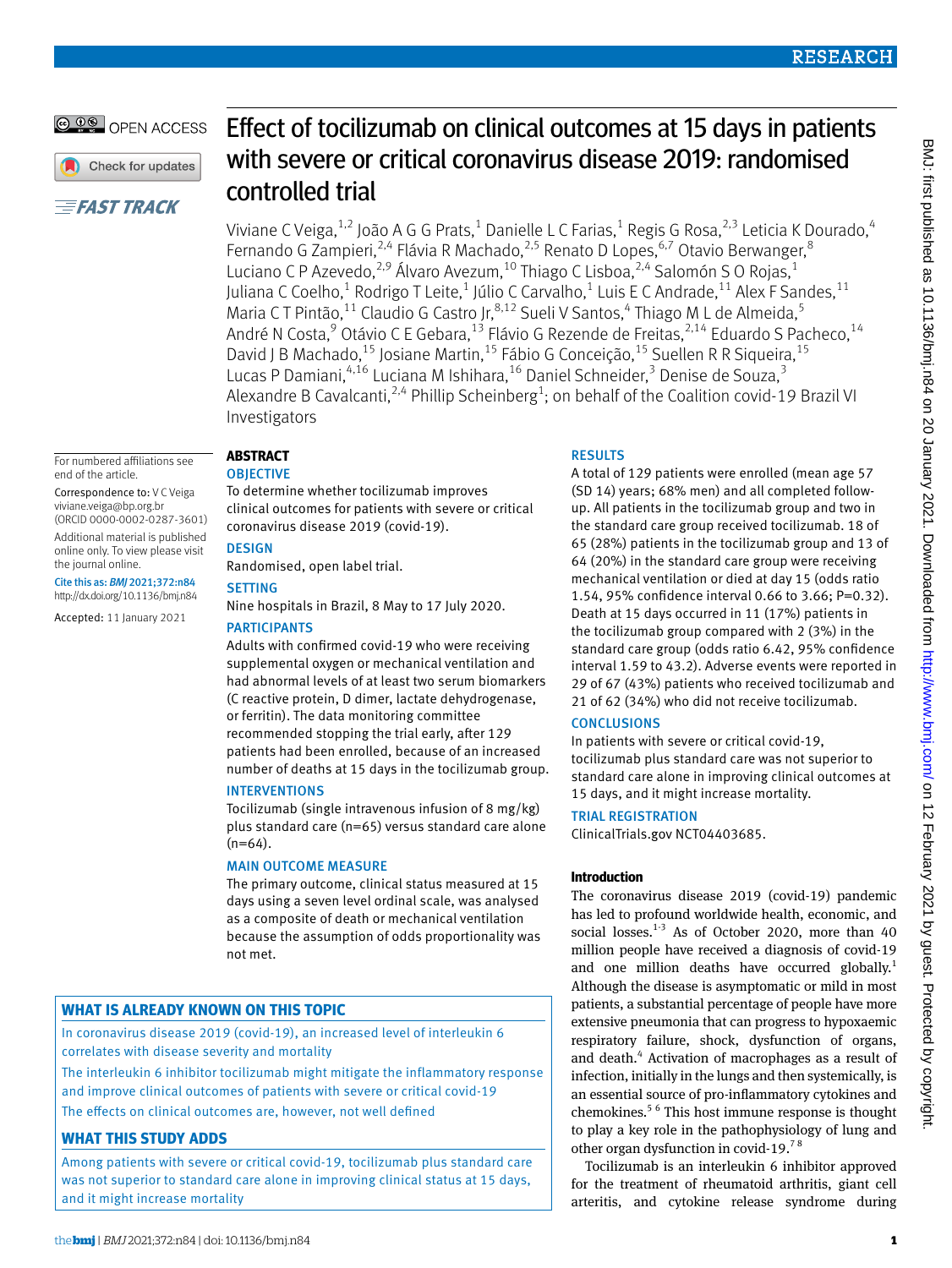chimeric antigen receptor T cell therapy  $(CAR-T)^9$ . Interleukin 6 is an inflammatory cytokine that exerts its effects in the liver and on lymphocytes, inducing acute phase reactants such as C reactive protein, fibrinogen, and hepcidin from hepatocytes, and promotes CD4 T helper 17 and CD8 cytotoxic T cell differentiation and antibody production.<sup>10</sup> Interleukin 6 plays an important role in controlling viral infections such as influenza A, severe acute respiratory syndrome coronavirus 1, and herpesvirus.<sup>11</sup> In covid-19, an increased level of interleukin 6 and C reactive protein correlates with disease severity and mortality. $^{12}$   $^{13}$ Thus, blocking interleukin 6 activity might play a role in mitigating the inflammatory response and improve clinical outcomes in patients with covid-19. To test this hypothesis, we conducted a randomised controlled trial comparing tocilizumab plus standard care with standard care alone in patients admitted to hospital with severe or critical covid-19.

#### **Methods**

This multicentre, randomised, open label, parallel group, superiority trial was conducted in nine hospitals across Brazil. The trial protocol and statistical analysis plan were submitted for publication before interim analysis (see supplementary file). $14$  Written or electronic consent was obtained from all patients or legal representatives before study enrolment. The trial was overseen by an independent data monitoring committee. Because of an administrative error by the research team, the trial was registered at ClinicalTrials.gov a few days after enrolment of the first patients (see supplementary file). An independent adjudication committee analysed secondary infections and deaths. Details of the trial rationale and methods have been described elsewhere and are provided in the study protocol.<sup>14</sup>

#### **Patients**

We enrolled hospital in-patients aged 18 years or older with severe acute respiratory syndrome coronavirus 2 (SARS-CoV-2) infection, confirmed by reverse transcription-polymerase chain reaction, and with symptoms for more than three days. Eligible patients had severe or critical covid-19, $15$  with evidence of pulmonary infiltrates confirmed by chest computed tomography or radiography, and were receiving supplemental oxygen to maintain oxygen saturation greater than 93% or had been receiving mechanical ventilation for less than 24 hours before analysis. In addition, at least two of the following criteria had to be met: D dimer >2.74 nmol/L (>1000 ng/mL), C reactive protein >50 mg/L (>5 mg/dL), ferritin >300 µg/L, or lactate dehydrogenase greater than the upper limit of normal. Exclusion criteria included active uncontrolled infection, raised aspartate aminotransferase or alanine aminotransferase levels greater than five times the upper limit of normal, and renal disease with an estimated glomerular filtration of <30 mL/min/1.72 m<sup>2</sup>. See the supplementary file for full details of the inclusion and exclusion criteria.

## Trial procedures

Patients were randomised in a 1:1 ratio to receive either standard care or tocilizumab plus standard care, with random blocks of sizes 2, 4, 6, and 8, and stratified by age (<60 and ≥60 years) and sex, according to a computer generated schedule using the sample function of software R 3.6.3 (R Foundation). Allocation concealment was ensured by a central automated web accessed system (REDCap), developed by CZO. The concomitant use of hydroxychloroquine, azithromycin, corticosteroids, and antibiotics was allowed according to standard care per local institutional guidelines for patients with covid-19. Remdesivir was not available in Brazil. In the experimental group, tocilizumab was administered as a single intravenous infusion at a dose of 8 mg/kg (maximum 800 mg).

Data were collected daily, from randomisation until day 29, in the electronic case report forms. Hospital researchers, unblinded to treatment assignment, collected outcome data during the patients' hospital stay. For patients who were discharged before day 15, an interviewer who was unaware of the assigned trial group conducted a structured telephone call with the patient or patient's proxy on or after day 15 to assess vital status and return to routine activities.

#### **Outcomes**

The primary outcome was clinical status at 15 days evaluated with the use of a seven level ordinal scale, defined as: level 1—not admitted to hospital and with no limitation in activities, level 2—not admitted to hospital but with limitation in activities, level 3 admitted to hospital and not receiving supplemental oxygen, level 4—admitted to hospital and receiving supplemental oxygen, level 5—admitted to hospital and receiving non-invasive positive pressure ventilation or high flow oxygen through a nasal cannula, level 6—admitted to hospital and receiving mechanical ventilation, and level 7—death.

Secondary outcomes were all cause mortality, ascertained from data analysed to day 28; in-hospital mortality; sequential organ failure assessment score at eight and 15 days; clinical status at eight days, assessed using a six level ordinal scale (see supplementary file), and at 29 days, assessed using a seven level ordinal scale; ventilator-free days within 29 days; time to independence from supplemental oxygen within 29 days; duration of hospital stay; secondary infections; occurrence of thromboembolic events; and adverse events. Other prespecified exploratory outcomes were levels of serum inflammatory markers and cytokines, measured at days 5 and 8 (see supplementary file).

## Statistical analysis

We estimated that an initial sample size of 150 patients would provide 80% power to detect an odds ratio of 0.44 of having a higher seven level ordinal scale at 15 days, with a two sided significance level of 5%. The primary analysis followed the intention-to-treat principle, except for adverse events, which were analysed in a safety population that included patients according to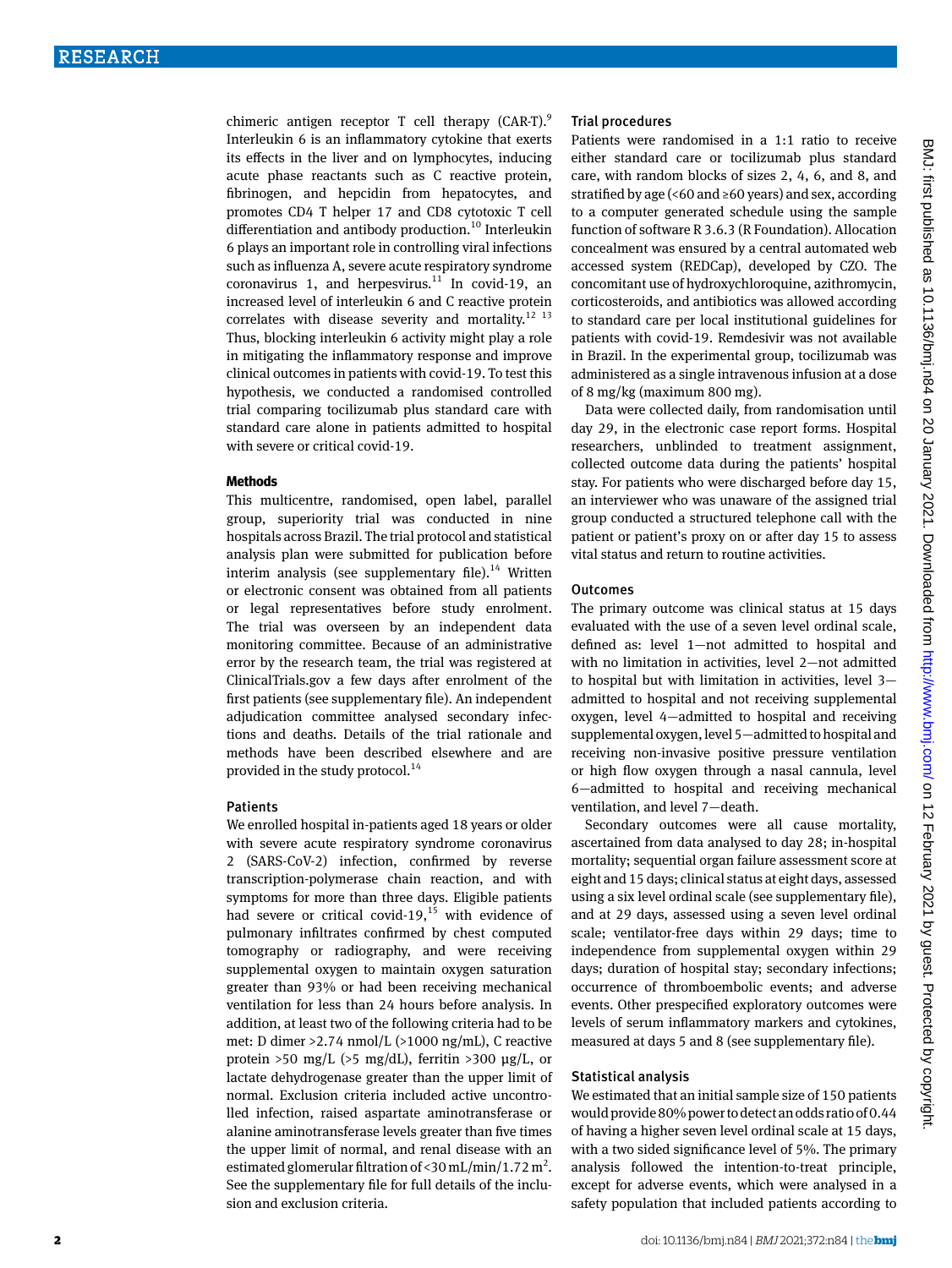the drug received, regardless of assigned group. The primary outcome was initially planned to be assessed with ordinal logistic regression assuming proportional odds ratios adjusted for stratification variables (age and sex). Because the assumption of odds proportionality was not met (Brant test P=0.04), we collapsed the seven level ordinal scale into a binary outcome (levels 1 to 5 (alive and not receiving mechanical ventilation) versus levels 6 and 7 (receiving mechanical ventilation or death)) and used logistic regression for assessment, as specified in the statistical analysis plan. The effect on the primary outcome represents the odds ratio for receiving mechanical ventilation or death (levels 6 and 7) versus better clinical levels at day 15.

A sensitivity analysis of the treatment effect on the primary outcome was performed using a per protocol population and considering only patients who received the treatment as assigned. We further conducted a post hoc sensitivity analysis of the effect on the primary outcome adjusting for baseline clinical status on the seven level ordinal scale, owing to imbalance in the baseline distribution of this variable between treatment groups, plus age and sex. Analyses for prespecified subgroups were conducted with interaction terms (see supplementary file).

Secondary outcomes were evaluated by generalised linear regression using appropriate distributions. To account for the competing risks of death we performed a post hoc analysis assessing the treatment effect on duration of hospital admission including only patients who were discharged alive. All models were adjusted for age, as a continuous variable, and sex. Results are presented with corresponding 95% confidence intervals. One interim analysis was planned when 75 patients had completed 15 days of follow-up. An independent data monitoring committee performed the interim analysis.

Analysis was performed with R software (R Core Team).<sup>16</sup> P values are not reported for secondary or exploratory outcomes. The widths of the confidence intervals for secondary and exploratory outcomes were not adjusted for multiple comparisons, thus the intervals should not be used to infer definitive treatment effects.

#### Patient and public involvement

No patients were involved in setting the research question, or in developing plans for recruitment, design, implementation, and dissemination of the results of this study. The study was conceived under the covid-19 pandemic.

#### **Results**

A total of 129 patients were recruited between 8 May and 17 July 2020. The trial was prematurely interrupted on 17 July 2020, after the first interim analysis, in accordance with the recommendation of the data monitoring committee, owing to an excess number of deaths at 15 days in the tocilizumab group (see supplementary file). Because of the rapid rate of enrolment, when complete data for 15 day followup was available for the first 75 patients and the first interim analysis was conducted, 129 patients had been enrolled in the trial (first patient enrolled on 8 May 2020). Follow-up for the last patient was completed on 11 August 2020. Table 1 in the supplementary file presents the number of patients enrolled according to site. Sixty five patients were assigned to receive tocilizumab plus standard care, and all were treated accordingly (fig 1). Sixty four patients were assigned to receive standard care alone; however, two patients received tocilizumab at the discretion of the treating doctors. The 15 day follow-up was completed for all patients.

Table 1 and supplementary table S2 present the baseline characteristics of the included patients. Mean age was 57 (SD 14) years and 68% of patients were men (table 1). Hypertension, diabetes, and obesity were the most common comorbidities. Seven per cent of patients were receiving corticosteroids at enrolment. The use of other drugs (antibiotics, antivirals, and corticosteroids) did not differ between the groups in the first 15 days (supplementary table S3). More patients in the tocilizumab group were using supplementary oxygen at enrolment (60%  $v$  44%), whereas use of non-invasive ventilation or high flow oxygen through a nasal cannula was higher in the control group (23% *v* 41%).

#### Primary outcome

Table 2 and supplementary figure S1 show the distribution of the primary outcome (seven level ordinal scale at 15 days) and figure 2 shows patient status over time according to study group. Supplementary table S4 presents the cumulative proportions of the categories on the seven level ordinal scale and shows that the odds proportionality assumption did not hold. The use of tocilizumab was not associated with an improvement in mechanical ventilation or death at 15 days (18 of 65 (28%) patients in the tocilizumab group and 13 of 64 (20%) in the standard care group: odds ratio 1.54, 95% confidence interval 0.66 to 3.66; P=0.32). Death at 15 days, a component of the primary outcome, occurred in 11 (17%) patients in the tocilizumab plus standard care group compared with two (3%) in the standard care group (odds ratio 6.42, 1.59 to 43.2). A prespecified per protocol sensitivity analysis and a post hoc sensitivity analysis adjusted for baseline clinical status on the seven level ordinal scale were also not indicative of treatment benefit (see supplementary file). The effects on the primary outcome were in general similar across prespecified subgroups (supplementary table S6).

#### Secondary outcomes

Tocilizumab was not associated with either detectable significant differences on mortality up to 28 days (odds ratio 2.70, 95% confidence interval 0.97 to 8.35) or in-hospital mortality (2.70, 0.97 to 8.35) (table 2). Supplementary tables S7 and S8 show the causes of death. Clinical status at day 8 and day 29 was not significantly different between treatment groups.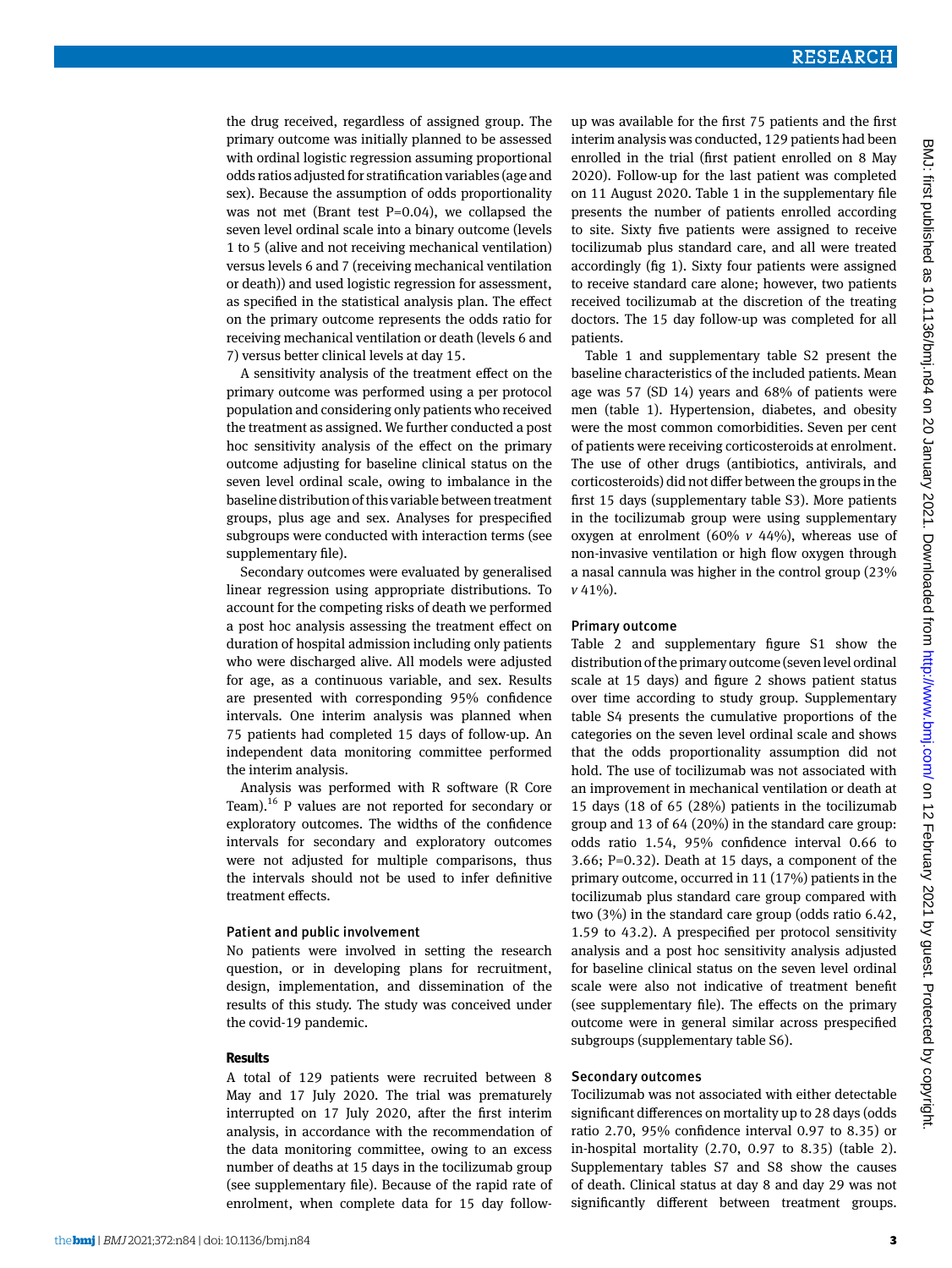Table 1 | Baseline characteristics of patients with severe or critical coronavirus disease 2019 and assigned to tocilizumab plus standard care or standard care alone. Values are numbers (percentages) unless stated otherwise

| Characteristics                                                          | Tocilizumab group (n=65)   | Control group (n=64)   |
|--------------------------------------------------------------------------|----------------------------|------------------------|
| Mean (SD) age (years)                                                    | 57.4 (15.7)                | 57.5 (13.5)            |
| Men                                                                      | 44 (68)                    | 44 (69)                |
| Mean (SD) days from symptom onset to randomisation                       | 10.0(3.1)                  | 9.5(3.0)               |
| Comorbidities:                                                           |                            |                        |
| Hypertension                                                             | 30(46)                     | 34 (53)                |
| Diabetes                                                                 | 22(34)                     | 20(31)                 |
| Obesity                                                                  | 15(23)                     | 16(25)                 |
| Heart failure                                                            | 4(6)                       | 3(5)                   |
| Myocardial infarction                                                    | 4(6)                       | 3(5)                   |
| Chronic obstructive pulmonary disease                                    | 2(3)                       | 2(3)                   |
| Asthma                                                                   | 4(6)                       | 1(2)                   |
| Chronic kidney disease                                                   | 5(8)                       | 1(2)                   |
| Solid malignancy                                                         | 4(6)                       | 5(8)                   |
| Haematological malignancy                                                | 1(1)                       | 0(0)                   |
| Previous drug use:                                                       |                            |                        |
| None                                                                     | 13 (20)                    | 9(14)                  |
| Corticosteroid (>5 mg prednisone for >30 days)                           | 4(6)                       | 5(8)                   |
| Other immunosuppressants*                                                | 5(5)                       | 2(3)                   |
| Hydroxychloroquine                                                       | 11(17)                     | 9(14)                  |
| Azithromycin                                                             | 23(35)                     | 31(48)                 |
| Otherst                                                                  | 41 (63)                    | 38 (59)                |
| Vasopressor:                                                             |                            |                        |
| None                                                                     | 56 (86)                    | 57 (89)                |
| Norepinephrine (µg/kg/min):                                              |                            |                        |
| $\leq 0.1$                                                               | 5(8)                       | 5(8)                   |
| 20.1                                                                     | 4(6)                       | 2(3)                   |
| Clinical status on seven level ordinal scale:                            |                            |                        |
| 4: Admitted to hospital, receiving supplemental oxygen                   | 39(60)                     | 28(44)                 |
| 5: Admitted to hospital, receiving non-invasive ventilation or high flow | 15(23)                     | 26(41)                 |
| oxygen through nasal cannula                                             |                            |                        |
| 6: Admitted to hospital, receiving mechanical ventilation                | 11(17)                     | 10(16)                 |
| Mean (SD) SOFA score                                                     | 3.4(1.8)                   | 3.6(2.1)               |
| Respiratory support by mechanical ventilation                            | 11(17)                     | 10(16)                 |
| Median (interquartile range) vital signs:                                |                            |                        |
| Respiratory rate (rpm)                                                   | $20(18-24)$                | $20(18-25)$            |
| Peripheral oxygen saturation (%)                                         | 95 (92-96)                 | 95 (93-96)             |
| Laboratory results:                                                      |                            |                        |
| Median (interquartile range) PaO <sub>2</sub> (mm Hg)                    | 83 (70-105) (n=54)         | 85 (68-108) (n=57)     |
| Median (interquartile range) D dimer (nmol/L FEU)                        | $2.7$ (1.5-3.6) (n=58)     | $2.2$ (1.6-3.8) (n=61) |
| Mean (SD) C reactive protein (mg/L)                                      | $160(104)(n=63)$           | 193 (283) (n=63)       |
| Mean (SD) ferritin (µg/L)                                                | 1271 (1259) (n=44)         | 1385 (1031) (n=55)     |
| Mean (SD) LDH (U/L)                                                      | 588 (243) (n=60)           | $631(335)(n=61)$       |
| Mean (SD) lactate (mg/dL)                                                | $14.9(6.5)(n=46)$          | $15.0(7.9)(n=50)$      |
| Median (interquartile range) prothrombin time (INR)                      | $1.1$ $(1.0-1.2)$ $(n=54)$ | $1.1(1.1-1.2)(n=60)$   |
| Median (interquartile range) aPTT                                        | $1.0(0.9-1.1)(n=53)$       | $1.1(1.0-1.3)(n=59)$   |
| Type of in-hospital drugs:                                               |                            |                        |
| Heparin                                                                  | 53 (81)                    | 54 (84)                |
| Prophylactic                                                             | 50/53 (94)                 | 48/54(89)              |
| Therapeutic                                                              | 3/53(6)                    | 6/54(11)               |
| Corticosteroid:                                                          |                            |                        |
| None                                                                     | 20(31)                     | 17(27)                 |
| Prednisone equivalent:                                                   |                            |                        |
| <0.5 mg/kg/day                                                           | 14(21)                     | 13 (20)                |
| ≥0.5 and <1.0 mg/kg/day                                                  | 15(23)                     | 18 (28)                |
| $\geq$ 1 mg/kg/day                                                       | 16(25)                     | 16(25)                 |

SOFA=sequential organ failure assessment; PaO<sub>2</sub>=partial pressure of oxygen; FEU=fibrinogen equivalent units; LDH=lactate dehydrogenase; INR=international normalised ratio; aPTT=activated partial thrombin.

\*Cyclosporin, mycophenolate mofetil, and tacrolimus.

†Antihypertensive (n=33), hypoglycaemic agents (n=22), statins (n=10), thyroid hormones (n=5), anticoagulants (n=4), antidepressants (n=4), anticonvulsants (n=1).

Patients assigned to tocilizumab had a lower duration of hospital stay (mean 11.3 (SD 8.0) *v* 14.7 (8.2) days; rate ratio 0.70, 95% confidence interval 0.55 to 0.87). Duration of hospital stay remained lower in patients assigned to tocilizumab in a post hoc analysis including only patients discharged alive (11.9 (8.4) *v*14.8 (8.6) days; rate ratio 0.75, 0.58 to 0.94). No significant differences were found in other secondary outcomes, including ventilator-free days within 29 days, time to independence from supplemental oxygen within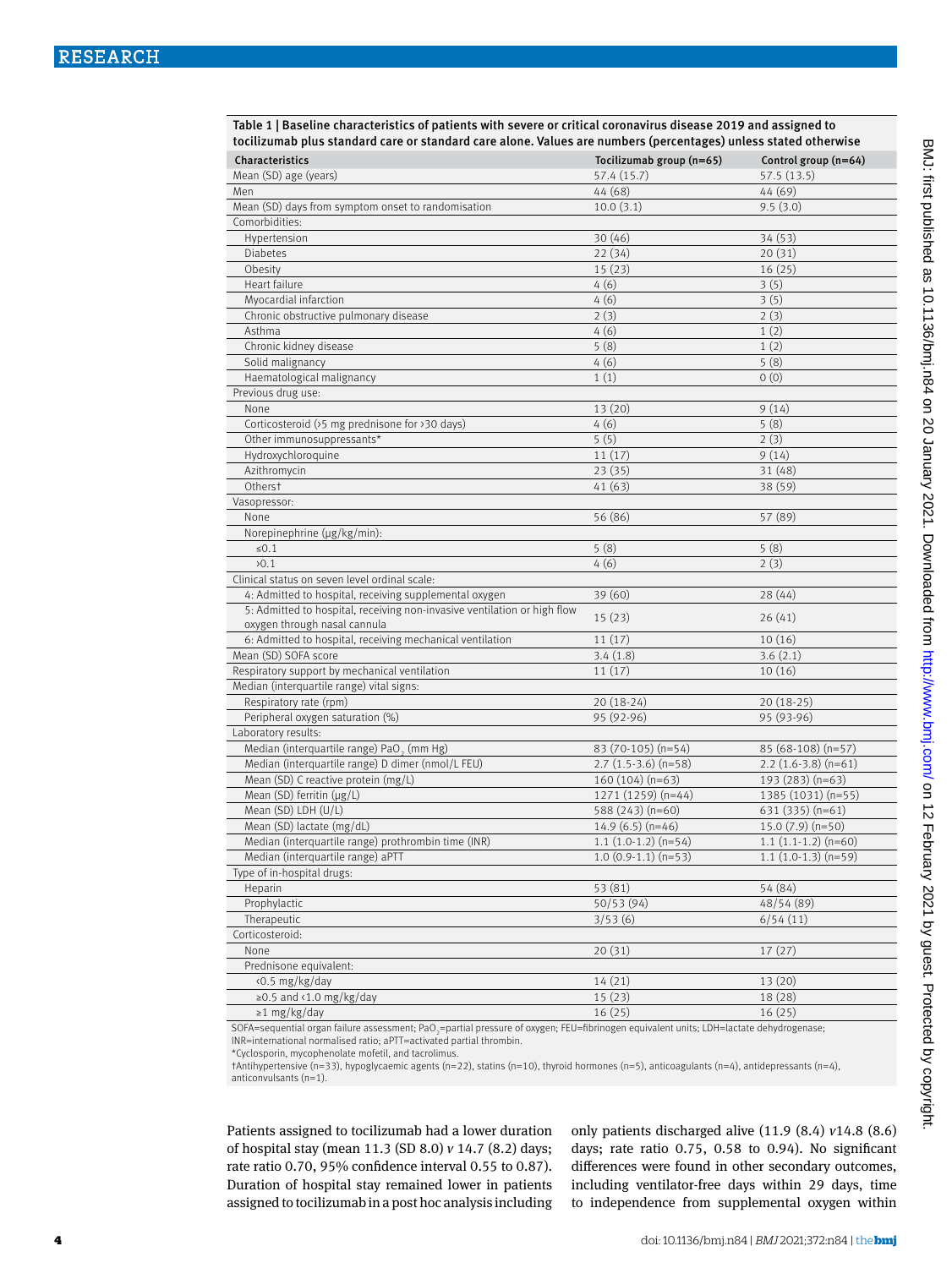

Fig 1 | Allocation, follow-up, and analysis of trial participants

29 days, secondary infections, and thromboembolic events.

#### **Safety**

A total of 29 (43%) patients assigned to tocilizumab and 21 (34%) assigned to standard care had adverse events (P=0.26) (table 3). Serious adverse events occurred in 11 (16%) patients in the tocilizumab group and seven (11%) in the standard care alone group. No detectable differences were found in the incidence of any specific adverse event between patients who received tocilizumab compared with those who did not.

#### Inflammatory markers and cytokines

Levels of interleukin 6 were higher among patients assigned to tocilizumab plus standard care compared with those assigned to standard care alone on days 5 and 8 (see supplementary figure S2 and table S9). Levels of  $\gamma$  interferon were higher on day 5, but not on day 8, among patients assigned to tocilizumab. Among patients assigned to tocilizumab, interleukin 10 was not significantly different on day 5 but was higher on day 8. C reactive protein was lower in the tocilizumab group compared with control group on both day 5 and day 8. No significant difference was found between treatment groups in the serum concentration of other cytokines.

#### **Discussion**

In this open label, multicentre, randomised, controlled trial including relatively young (mean age 57 years) patients admitted to hospital with confirmed severe or critical covid-19, the use of the interleukin 6 inhibitor tocilizumab did not result in better clinical outcomes as assessed by a seven level ordinal scale at 15 days. Mortality at 15 days was increased in the group assigned to tocilizumab. Although mortality at 15 days was not a prespecified outcome in the trial, but rather a component of the primary outcome, a detrimental effect on this end point raised concerns about safety, and the data monitoring committee therefore recommended early termination of the trial. Conversely, in both groups, deaths were attributed to covid-19 related acute respiratory failure or multiple organ dysfunction. In addition, at 29 days the effect of tocilizumab on mortality was no longer statistically significant.

Our results were unexpected given the potent antiinflammatory activity of tocilizumab in rheumatoid arthritis and CAR-T. The rapid increase in cytokines usually accompanies an increase in inflammatory markers and clinical deterioration in patients with covid-19, which is reminiscent of CAR-T. $6^{47-19}$  Thus, it was plausible that blocking interleukin 6 in patients with covid-19 could lessen the inflammatory response and avert some of the more dire consequences of the disease. However, clinical observation and biological plausibility are often not confirmed by randomised clinical trials.20-23

The decrease in C reactive protein levels after tocilizumab had been administered suggests an anti-inflammatory effect. Conversely, the increase in serum interleukin 6 levels observed in our study has been described in rheumatoid arthritis and Castleman disease after tocilizumab use.<sup>19</sup> Tocilizumab is a humanised antibody that binds the interleukin 6 receptor inhibiting interleukin 6 signalling. In rheumatoid arthritis, despite an increase in interleukin 6 levels, inflammatory markers and clinical manifestations improve. Thus, the increase in serum interleukin 6 might represent an inhibition of interleukin 6 receptor mediated clearance and continued disease activity.<sup>24</sup> The lack of statistically significant changes in serum interleukin 2, interleukin 4, and tumour necrosis factor- $\alpha$  levels in patients receiving tocilizumab possibly indicates that this treatment intervention did not interfere with the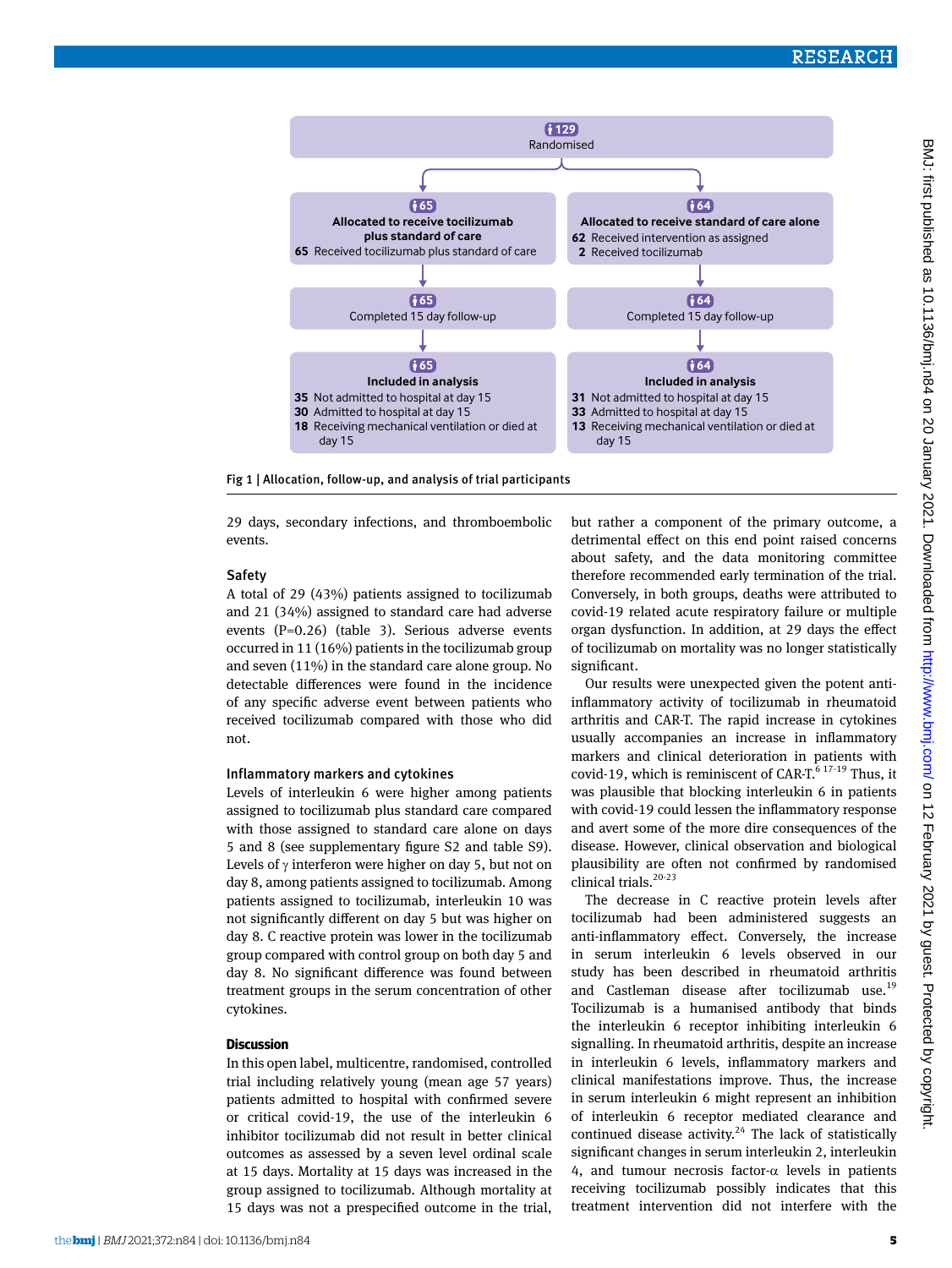| Table 2   Primary and secondary outcomes. Values are numbers (percentages) unless stated otherwise       |                              |                           |                                  |                               |         |  |  |  |
|----------------------------------------------------------------------------------------------------------|------------------------------|---------------------------|----------------------------------|-------------------------------|---------|--|--|--|
| <b>Outcomes</b>                                                                                          | Tocilizumab<br>$group(n=65)$ | Control group<br>$(n=64)$ | <b>Effect</b><br>estimate        | Effect size (95% CI)          | P value |  |  |  |
| Primary endpoint                                                                                         |                              |                           |                                  |                               |         |  |  |  |
| Receiving mechanical ventilation or died at day 15*                                                      | 18 (28)                      | 13(20)                    | Odds ratio<br>$1-5$ $v$ 6-7      | 1.54 (0.66 to 3.66)           | 0.32    |  |  |  |
| Clinical status (7 level ordinal scale) at day 15:                                                       |                              |                           |                                  |                               |         |  |  |  |
| 1: Not admitted to hospital, no limitation on activities                                                 | 32 (49)                      | 26(41)                    |                                  |                               |         |  |  |  |
| 2: Not admitted to hospital, limitation on activities                                                    | 3(5)                         | 5(8)                      |                                  |                               |         |  |  |  |
| 3: Admitted to hospital, not receiving supplemental oxygen                                               | 6(9)                         | 6(9)                      |                                  |                               |         |  |  |  |
| 4. Admitted to hospital, receiving supplemental oxygen                                                   | 6(9)                         | 10(16)                    |                                  |                               |         |  |  |  |
| 5. Admitted to hospital, receiving non-invasive ventilation or high<br>flow oxygen through nasal cannula | 0(0)                         | 4(6)                      |                                  |                               |         |  |  |  |
| 6: Admitted to hospital, receiving mechanical ventilation                                                | 7(11)                        | 11(17)                    |                                  |                               |         |  |  |  |
| 7: Death                                                                                                 | 11(17)                       | 2(3)                      |                                  |                               |         |  |  |  |
| Secondary endpoints                                                                                      |                              |                           |                                  |                               |         |  |  |  |
| Mortality up to 28 days                                                                                  | 14(21)                       | 6(9)                      | Odds ratio                       | 2.70 (0.97 to 8.35)           | 0.07    |  |  |  |
| In-hospital mortality                                                                                    | 14(21)                       | 6(9)                      | Odds ratio                       | 2.70 (0.97 to 8.35)           | 0.02    |  |  |  |
| Mean (SD) SOFA score:                                                                                    |                              |                           |                                  |                               |         |  |  |  |
| Day 8                                                                                                    | 4.1(3.9)                     | 3.4(3.0)                  | Mean ratio                       | 1.20 (0.87 to 1.64)           | 0.26    |  |  |  |
| Day 15                                                                                                   | 4.3(3.6)                     | 4.3(3.6)                  | Mean ratio                       | $0.99$ (0.65 to 1.49)         | 0.95    |  |  |  |
| Clinical status (6 level ordinal scale) at day 8:                                                        |                              |                           | Odds ratio<br>$1 - 4 \vee 5 - 6$ | $0.91(0.44 \text{ to } 1.89)$ | 0.79    |  |  |  |
| 1: Not admitted to hospital                                                                              | 23(35)                       | 16(25)                    |                                  |                               |         |  |  |  |
| 2: Admitted to hospital, not receiving supplemental oxygen                                               | 7(11)                        | 7(11)                     |                                  |                               |         |  |  |  |
| 3: Admitted to hospital, receiving supplemental oxygen                                                   | 10(15)                       | 12(19)                    |                                  |                               |         |  |  |  |
| 4: Admitted to hospital, receiving non-invasive ventilation or high<br>flow oxygen through nasal cannula | 1(1)                         | 4(6)                      |                                  |                               |         |  |  |  |
| 5: Admitted to hospital, receiving mechanical ventilation                                                | 19 (29)                      | 24(37)                    |                                  |                               |         |  |  |  |
| 6: Death                                                                                                 | 5(8)                         | 1(2)                      |                                  |                               |         |  |  |  |
| Clinical status (7 level ordinal scale) at day 29:                                                       |                              |                           | Odds ratio<br>$1-5$ $v$ 6-7      | 2.17 (0.88 to 5.60)           | 0.10    |  |  |  |
| 1: Not admitted to hospital, no limitation on activities                                                 | 34 (52)                      | 32(50)                    |                                  |                               |         |  |  |  |
| 2: Not admitted to hospital, limitation on activities                                                    | 8(12)                        | 16(25)                    |                                  |                               |         |  |  |  |
| 3: Admitted to hospital, not receiving supplemental oxygen                                               | 4(6)                         | 2(3)                      |                                  |                               |         |  |  |  |
| 4: Admitted to hospital, receiving supplemental oxygen                                                   | 1(1)                         | 4(6)                      |                                  |                               |         |  |  |  |
| 5: Admitted to hospital, receiving non-invasive ventilation or high<br>flow nasal cannula                | 0(0)                         | 0(0)                      |                                  |                               |         |  |  |  |
| 6: Admitted to hospital, receiving mechanical ventilation                                                | 4(6)                         | 4(6)                      |                                  |                               |         |  |  |  |
| 7: Deatht                                                                                                | 14(21)                       | 6(9)                      |                                  |                               |         |  |  |  |
| Mean (SD) ventilator-free days within 29 days‡                                                           | 19.4 (12.0)                  | 20.5(10.8)                | Rate ratio                       | 1.12 (0.86 to 1.99)           | 0.53    |  |  |  |
| Median (interquartile range) time to supplemental<br>oxygen independence within 29 days                  | $6(5-12)$                    | $10(8-14)$                | Hazard ratio                     | 1.37 (0.92 to 2.04)           | 0.12    |  |  |  |
| Mean (SD) duration of hospital stay (days)                                                               | 11.3(8.0)                    | 14.7(8.2)                 | Rate ratio                       | 0.70 (0.55 to 0.87)           | 0.001   |  |  |  |
| Secondary infections§                                                                                    | 10(15)                       | 10(16)                    | Odds ratio                       | 0.99 (0.37 to 2.67)           | 0.98    |  |  |  |
| Thromboembolic events¶                                                                                   | 3(5)                         | 4(6)                      | Odds ratio                       | $0.72$ $(0.14$ to 3.40)       | 0.67    |  |  |  |

SOFA=sequential organ failure assessment.

\*Primary outcome, clinical status measured at 15 days using seven level ordinal scale, was analysed as a composite of death or mechanical ventilation as prespecified in the statistical analysis plan because the assumption of proportional odds, necessary to analyse the original seven level ordinal scale, did not hold. P=0.32 for primary outcome analysis.

†Death before day 29; ventilator-free days considered 0.

‡19 deaths were associated with covid-19 related acute respiratory failure or multiple organ dysfunction and one death with covid-19 related cerebral haemorrhage.

§Tocilizumab group: bloodstream (n=5), respiratory (n=5), skin soft issue (n=1). One patient had a respiratory and bloodstream infection. Control group: bloodstream (n=3), respiratory (n=7), indeterminate  $(n=1)$ , bacteraemia  $(n=1)$ . One patient had a respiratory infection and bacteraemia.

¶Thromboembolic events included stroke, myocardial infarction, deep vein thrombosis, and pulmonary embolism. Tocilizumab group: deep venous thrombosis (n=2) and stroke (n=1). Control group: pulmonary embolism (n=3) and stroke (n=1).

> core events in SARS-CoV-2 infection, but rather is restricted to the modulation of downstream effects of interleukin  $6.^{24}$

response in covid-19 and could have a limited role as a single agent.

These results raise questions about an antiinflammatory approach in the treatment of covid-19 beyond corticosteroids, which might also have an immune modulation role in covid-19. Dexamethasone was found to be associated with a reduction in 28 day mortality in patients with covid-19 who needed supplemental oxygen or mechanical ventilation. $25$  No other anti-inflammatory agents have been shown to be beneficial in covid-19. A single anticytokine approach might not inhibit the breadth of the inflammatory

## Comparison with other studies

Non-randomised studies have suggested that tocilizumab might have a role in controlling cytokine release syndrome associated with covid-19. $26-34$  Most observational studies, although not all, suggest a benefit of tocilizumab on clinical outcomes.<sup>26 30 31 33</sup> Results from observational studies are, however, limited owing to a high risk of confounding. Conversely, randomised controlled trials have not shown a beneficial effect of tocilizumab on their respective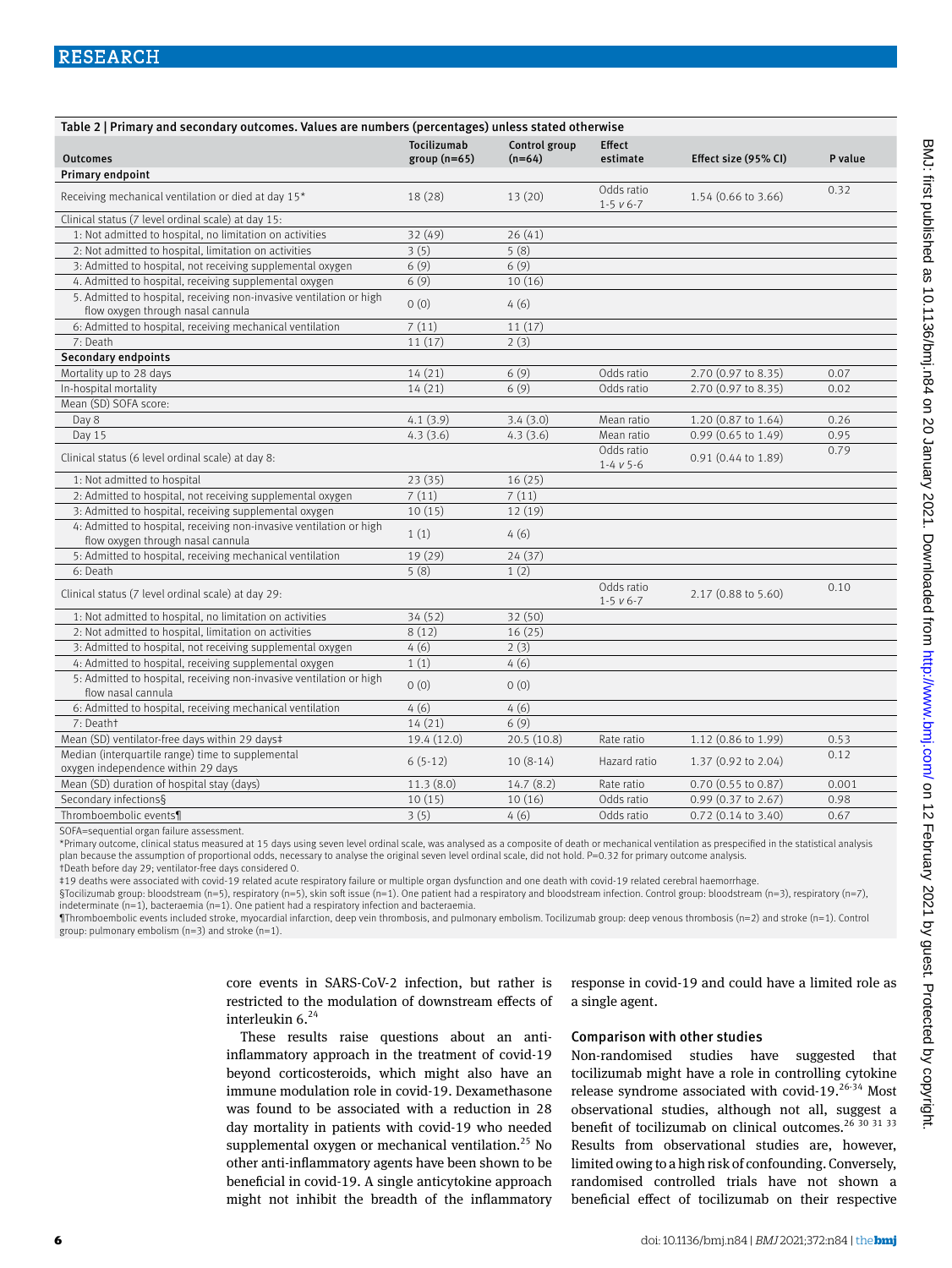



primary outcomes. $20-23$  In the Study to Evaluate the Safety and Efficacy of Tocilizumab in Patients With Severe COVID-19 Pneumonia (COVACTA), enrolling 452 hypoxaemic patients, tocilizumab had no effect on clinical outcomes at 28 days, assessed with the seven level ordinal scale.<sup>20</sup> Length of intensive care unit and hospital stay, however, were lower among patients assigned to tocilizumab. The CORIMUNO trial included 131 hypoxaemic patients and did not show an effect of tocilizumab on clinical outcomes at 28 days.21 The Boston Area COVID-19 Consortium (BACC) Bay Tocilizumab Trial randomised 242 hypoxaemic patients and reported no difference in time to intubation or death during 28 days.<sup>22</sup> Another study, which enrolled 126 hypoxaemic patients, reported no benefit on disease progression at day  $14.<sup>23</sup>$ 

Identifying a population that would likely benefit from tocilizumab has not been possible so far. We found no benefit of tocilizumab among patients with a more pronounced inflammatory phenotype and concurrent lung damage, defined by an increase of at least two laboratory markers and hypoxaemia. Observational studies have suggested that a beneficial effect of tocilizumab is related to starting treatment early in the course of illness.35-38 For example, in the STOP-covid trial $35$  tocilizumab was associated with decreased mortality only among patients with a time from onset of symptoms to intensive care unit admission equal to or lower than three days. Conversely, in all randomised trials assessing tocilizumab, including our trial, average duration of symptoms at baseline ranged from 8 to 12 days.<sup>20-23</sup> Nevertheless, in a post hoc subgroup analysis, we found no evidence that earlier  $(≤10)$ days) versus later (>10 days) initiation of tocilizumab modifies the treatment effect of tocilizumab on clinical outcomes (see supplementary table S10).

#### Limitations of this study

Our baseline data were well balanced, except for respiratory support and use of azithromycin. The level of respiratory support, an important prognostic marker, was lower among patients assigned to tocilizumab.

| Table 3   Adverse events (safety population). Values are numbers (percentages) |                          |                      |         |  |  |  |  |
|--------------------------------------------------------------------------------|--------------------------|----------------------|---------|--|--|--|--|
| <b>Events</b>                                                                  | Tocilizumab group (n=67) | Control group (n=62) | P value |  |  |  |  |
| Any adverse events                                                             | 29(43)                   | 21(34)               | 0.26    |  |  |  |  |
| Reported severe adverse event, according to classification*:                   |                          |                      |         |  |  |  |  |
| Any severe adverse event                                                       | 11(16)                   | 7(11)                | 0.45    |  |  |  |  |
| Raised ALT, AST, or bilirubin level                                            | 7(10)                    | 3(5)                 | 0.33    |  |  |  |  |
| Anaemia                                                                        | 3(4)                     | 3(5)                 | 1.00    |  |  |  |  |
| Pneumothorax                                                                   | 0(0)                     | 1(2)                 | 0.48    |  |  |  |  |
| Neutropenia                                                                    | 1(1)                     | 0(0)                 | 1.00    |  |  |  |  |
| Bleeding                                                                       | 1(1)                     | 0(0)                 | 1.00    |  |  |  |  |
| Intracranial bleeding                                                          | 0(0)                     | 1(2)                 | 1.00    |  |  |  |  |
| Sudden cardiorespiratory collapse                                              | 4(6)                     | 1(2)                 | 0.37    |  |  |  |  |
| Non-severe adverse events:                                                     |                          |                      |         |  |  |  |  |
| Any non-severe adverse event                                                   | 24 (36)                  | 15(24)               | 0.18    |  |  |  |  |
| Raised ALT, AST, or bilirubin level                                            | 11(16)                   | 4(6)                 | 0.10    |  |  |  |  |
| Anaemia                                                                        | 7(10)                    | 10(16)               | 0.44    |  |  |  |  |
| Haemorrhage                                                                    | 1(1)                     | 1(2)                 | 1.00    |  |  |  |  |
| Neutropenia                                                                    | 1(1)                     | 0(0)                 | 1.00    |  |  |  |  |
| Thrombocytopenia                                                               | 4(6)                     | 0(0)                 | 0.12    |  |  |  |  |
| Neutrophilia                                                                   | 1(1)                     | 0(0)                 | 1.00    |  |  |  |  |
| Anxiety                                                                        | 1(1)                     | 0(0)                 | 1.00    |  |  |  |  |
| Lymphopenia                                                                    | 0(0.0)                   | 1(2)                 | 1.00    |  |  |  |  |
| Atrial fibrillation                                                            | 1(1)                     | 0(0)                 | 1.00    |  |  |  |  |
| Hypoacusis                                                                     | 1(1)                     | 0(0)                 | 1.00    |  |  |  |  |

ALT=alanine aminotransferase; AST=aspartate aminotransferase.

\*Safety population included patients according to drug received (as treated), regardless of assigned group.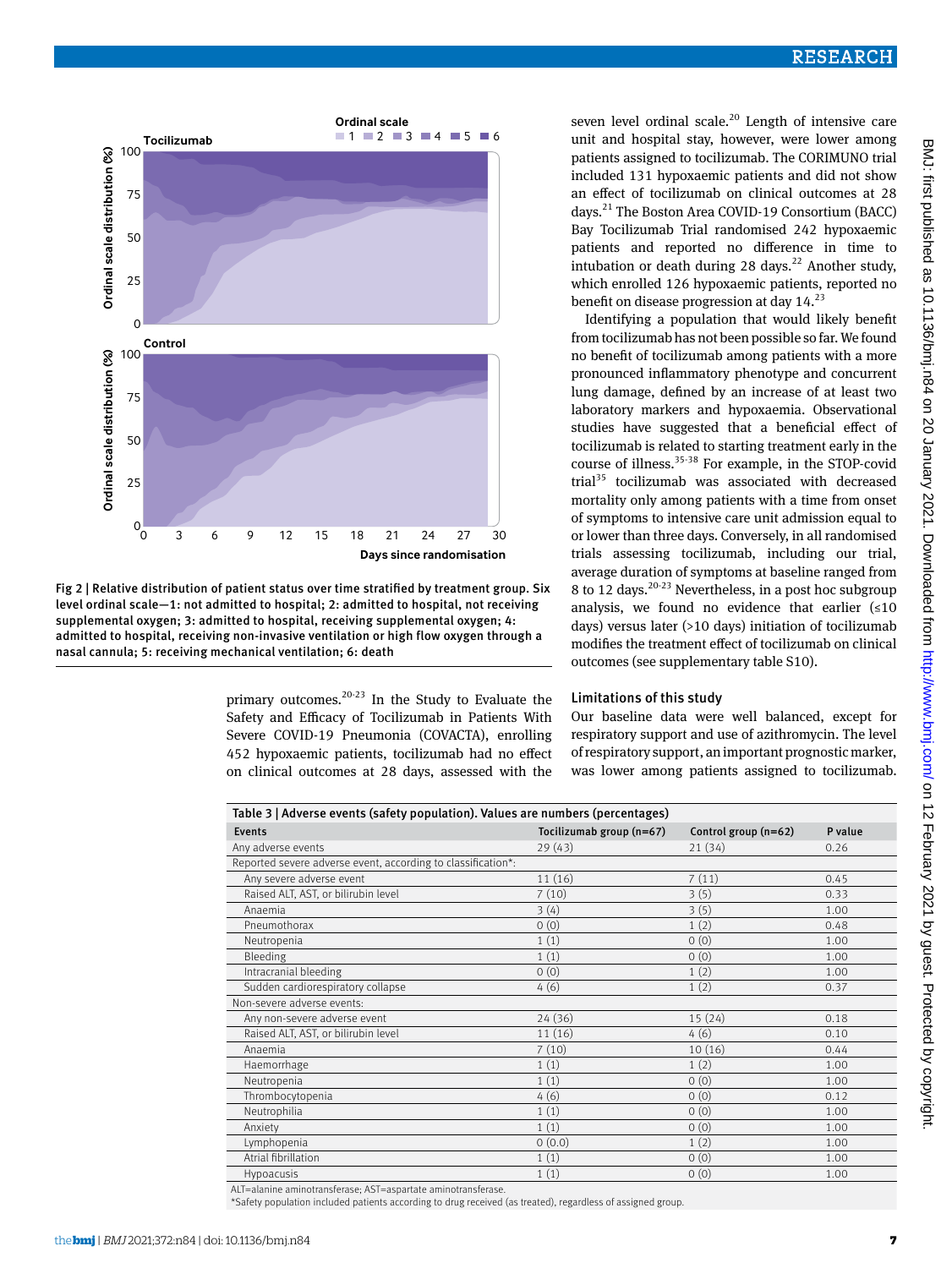The results of a post hoc analysis adjusted for baseline levels of respiratory support were consistent with those of the main analysis and did not show a significant effect on the primary outcome. Although baseline use of azithromycin was less common among patients assigned to tocilizumab, the drug has proven to be ineffective for patients admitted to hospital with covid-19.39-41

Our trial has other limitations. Firstly, it was an open label trial. Although assessment of the primary outcome, a seven level ordinal scale at 15 days, is objective, the decision to perform tracheal intubation and its timing depends on the operator. Secondly, the sample size was relatively small. Thus the 95% confidence interval around the effect on the primary outcome was wide, compatible with odds ratios between 0.66 (benefit of tocilizumab) and 3.66 (harm with tocilizumab). Thirdly, the distribution of the seven level ordinal scale at 15 days was not compatible with proportional odds assumptions, which required reclassification of the outcome as a binary variable. This finding led to a further reduction in the statistical power to detect a treatment effect on the primary outcome. Fourthly, we did not record the number of patients assessed for eligibility. Fifthly, after randomisation we collected information on concomitant treatment into broad classes: antivirals, corticosteroids, and antibiotics. These co-interventions were administered similarly for patients assigned to both treatment groups up to day 15. However, we are unable to report on use of these drugs according to specific agents. In any case, except for corticosteroids, and possibly remdesivir (not available in Brazil), no antiviral or antibiotic has been shown to modify the clinical course of patients admitted to hospital with covid-19.<sup>39-41</sup>

#### Conclusions

In this trial including patients admitted to hospital with severe or critical covid-19, the use of tocilizumab plus standard care was not superior to standard care alone in improving patients' clinical status at 15 days, and might have increased mortality.

#### **AUTHOR AFFILIATIONS**

<sup>1</sup>BP-A Beneficência Portuguesa de São Paulo, Rua Maestro Cardim, 769-Bela Vista, São Paulo-SP, 01323-001, Brazil

2 Brazilian Research in Intensive Care Network-BRICNet, São Paulo, Brazil

<sup>3</sup>Hospital Moinhos de Vento, Porto Alegre, Brazil

4 HCor Research Institute, São Paulo, Brazil

5 Anesthesiology, Pain and Intensive Care Department, Universidade Federal de São Paulo, São Paulo, Brazil

6 Duke Clinical Research Institute, Duke University Medical Center, Durham, NC, USA

7 Brazilian Clinical Research Institute, São Paulo, Brazil

8 Academic Research Organization, Hospital Israelita Albert Einstein, São Paulo, Brazil

<sup>9</sup> Hospital Sírio-Libanês, São Paulo, Brazil

<sup>10</sup>International Research Center-Hospital Alemão Oswaldo Cruz, São Paulo, Brazil

<sup>11</sup>Fleury Medicine and Health Laboratories, Grupo Fleury, São Paulo, Brazil

12Santa Casa de Porto Alegre, Porto Alegre, Brazil

- 13 Hospital Santa Paula, São Paulo, Brazil
- 14Hospital SEPACO, São Paulo, Brazil
- 15Hospital Alemão Oswaldo Cruz, São Paulo, Brazil
- 16Estátikos Consultoria Estatística, São Paulo, Brazil

The collaborators are listed in the supplementary file. The trial was designed by the executive committee (see supplementary file). The executive committee vouches for the completeness and accuracy of the data and for the fidelity of the trial to the protocol.

Contributors: ABC, DLCF, JP, PS, and VCV conceived the study, wrote the protocol, recruited patients, and drafted the manuscript. ABC, RGR, FRM, FGZ, OB, LCPA, RDL, AA, LKD, and CGC developed the protocol and approved the final version for the Coalition covid-19 Brazil Group, recruited patients, participated in interim discussions, and reviewed the manuscript. CZO developed the REDCap database and attended to all data collection related issues. LPD and LMI performed the statistical analysis. LECA, AFS, and MCP coordinated exploratory sample collection and will be performing the exploratory analysis, participated in the protocol development an interim discussion and reviewed the manuscript. VCV, ABC, DLCF, JP, and PS act as guarantors, accept full responsibility for the work, had access to the data, and controlled the decision to publish. The corresponding author attests that all listed authors meet authorship criteria and that no others meeting the criteria have been omitted.

Funding: This trial was funded by the hospitals and research institutes participating in the Coalition covid-19 Brazil. The exploratory laboratory analysis was conducted and funded by Fleury Laboratory in São Paulo, Brazil. Instituto Votorantim provided a donation for the purchase of tocilizumab for this study. It had no role in the design of the trial, the conduct, the analysis, or the decision to submit the manuscript for publication.

Competing interests: All authors have completed the ICMJE uniform disclosure form at www.icmje.org/coi\_disclosure.pdf and declare: support from hospitals and research institutes participating in the Coalition covid-19 Brazil, Fleury Laboratory in São Paulo, Brazil, and Instituto Votorantim for the submitted work. JAGGP reports support from Pfizer, Jansen, Sanofi, United Medical, MSD, Astellas, Astra Zeneca, and Eurofarma. DLCF has received grants from Abbvie, AstraZeneca, Bristol Myers Squibb, Boehringer Ingelheim, Celltrion, Daichii Sankyo, GSK, Janssen, Takeda, Novartis, Pfizer, Sandoz, Sanofi, Viracta, Onconova, AGIOS, Astellas, MEDAC, Roche, Janssen, ABBVIE, Novartis, Takeda, Amgen, Libbs, Pfizer, Bristol Myers Squibb, Celgene, and Eurofarma. LKD receives a research grant from Bristol Myers Squibb, Roche, and Boehringer Ingelheim. RDL received grants and personal fees from Bristol Myers Squibb, Pfizer, Boehringer Ingelheim, and Bayer, and grants from Amgen, GlaxoSmithKline, Medtronic, and Sanofi Aventis outside the submitted work. OB received grants from AstraZeneca, Bayer, Pfizer, Novartis, Amgen, Boehringer Ingelheim, and Servier. DJBM reports support from Novartis. ANC reports receiving grants from Pfizer. AA reports receiving grants from Sanofi-Pasteur, Bayer, and Population Health Research Institute, and personal fees from Bayer, Boehringer Ingelheim, Novo Nordisk, and Lilly. ABC reports grants from Bactiguard, Ionis Pharmaceuticals, Brazilian Ministry of Health (PROADI-SUS), Brazilian Ministry of Science and Technology, Bayer, Pfizer, Hillrom, Fisher & Paykel, and Baxter. PS received grants from Roche, BioCryst, Amgen, Merck, Eurofarma, Novartis, Abbvie, Janssen, Alexion-Advisory, Novartis, Abbvie, Janssen, and Alexion.

Ethical approval: This trial was approved by the Brazilian National Commission for Research Ethics and the ethics committees at all participating sites.

Data sharing: Deidentified participant data and a dictionary of variables will be available to clinical researchers three months after publication on request to the corresponding author at viviane.veiga@ bp.org.br. The Coalition covid-19 Brazil executive committee will oversee and decide about the use of the study data upon receiving a reasonable request. The executive committee reviewed and commented on any draft manuscripts before publication.

The lead author (VCV) affirms that the manuscript is an honest, accurate, and transparent account of the study being reported; that no important aspects of the study have been omitted; and that any discrepancies from the study as planned (and, if relevant, registered) have been explained.

Dissemination to participants and related patient and public communities: There are no plans to disseminate the results of the research to study participants. Study results will be shared with the public through press release, social media, conference presentations, and https://www.bp.org.br.